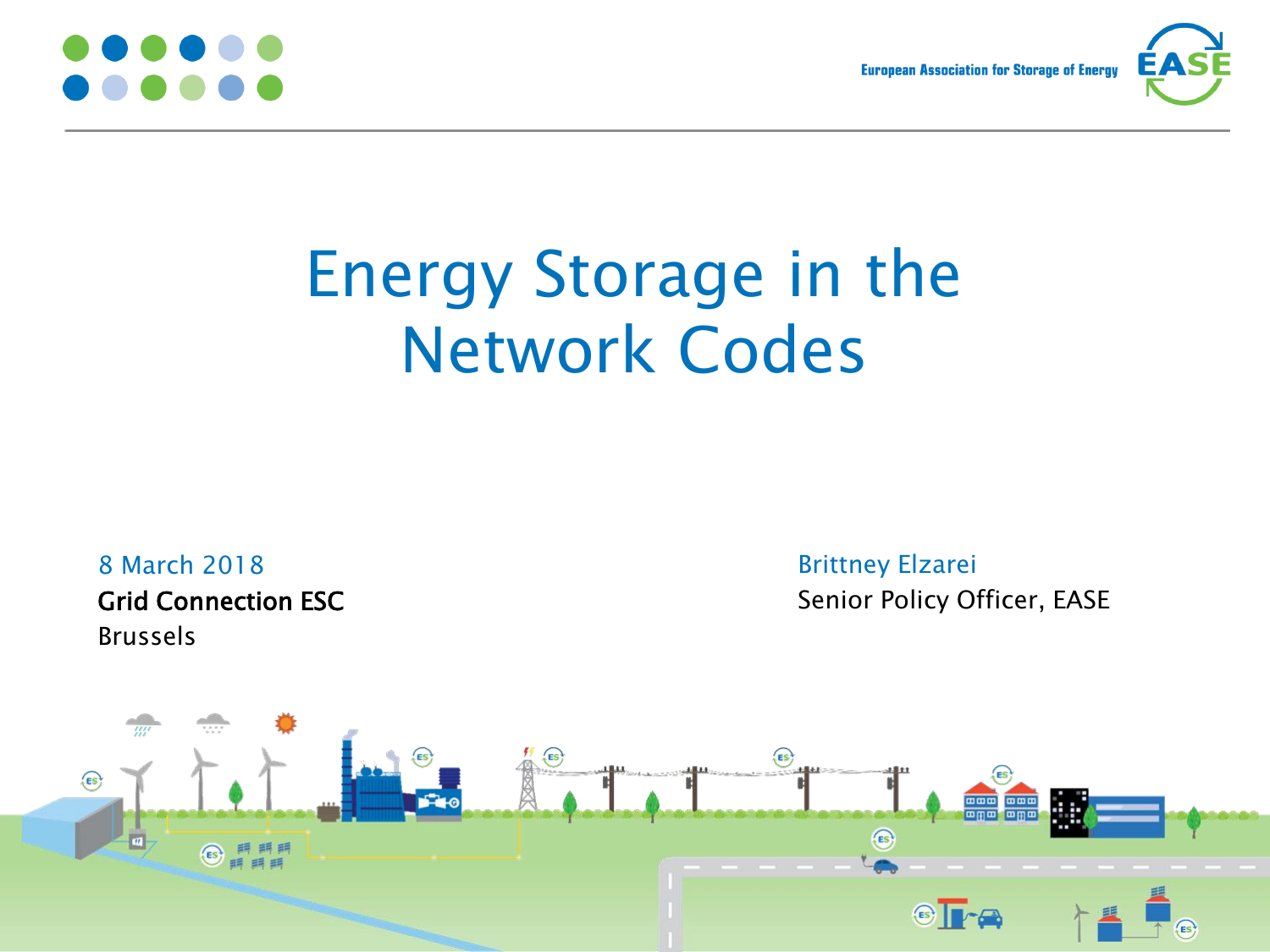**European Association for Storage of Enero** 



### 1. Introduction to EASE European Association for Storage of Energy…

- ... is the European voice of the energy storage community
- ...advocates the role of energy storage as an indispensable instrument for the energy system
- ... supports a **sustainable, flexible** and **stable** energy system

…shares and disseminates information

### Strategic objectives:

3

2

Promotion of the role and benefits of energy storage

Fair market design for energy storage

Promotion of funding for Energy Storage (mainly RD&D)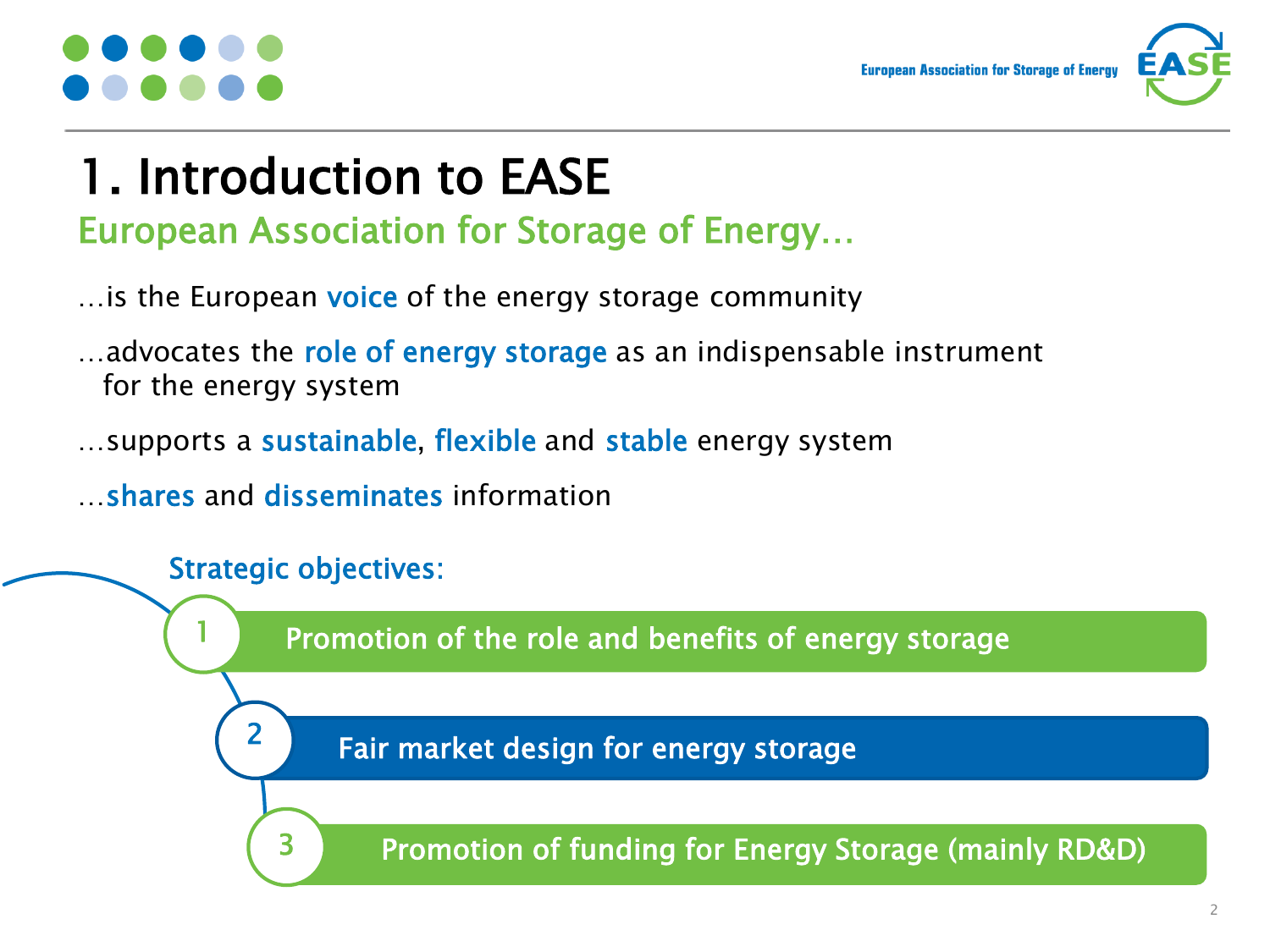

## 2. Technologies and Applications

Many Energy Storage Technologies on the Market and in R&D

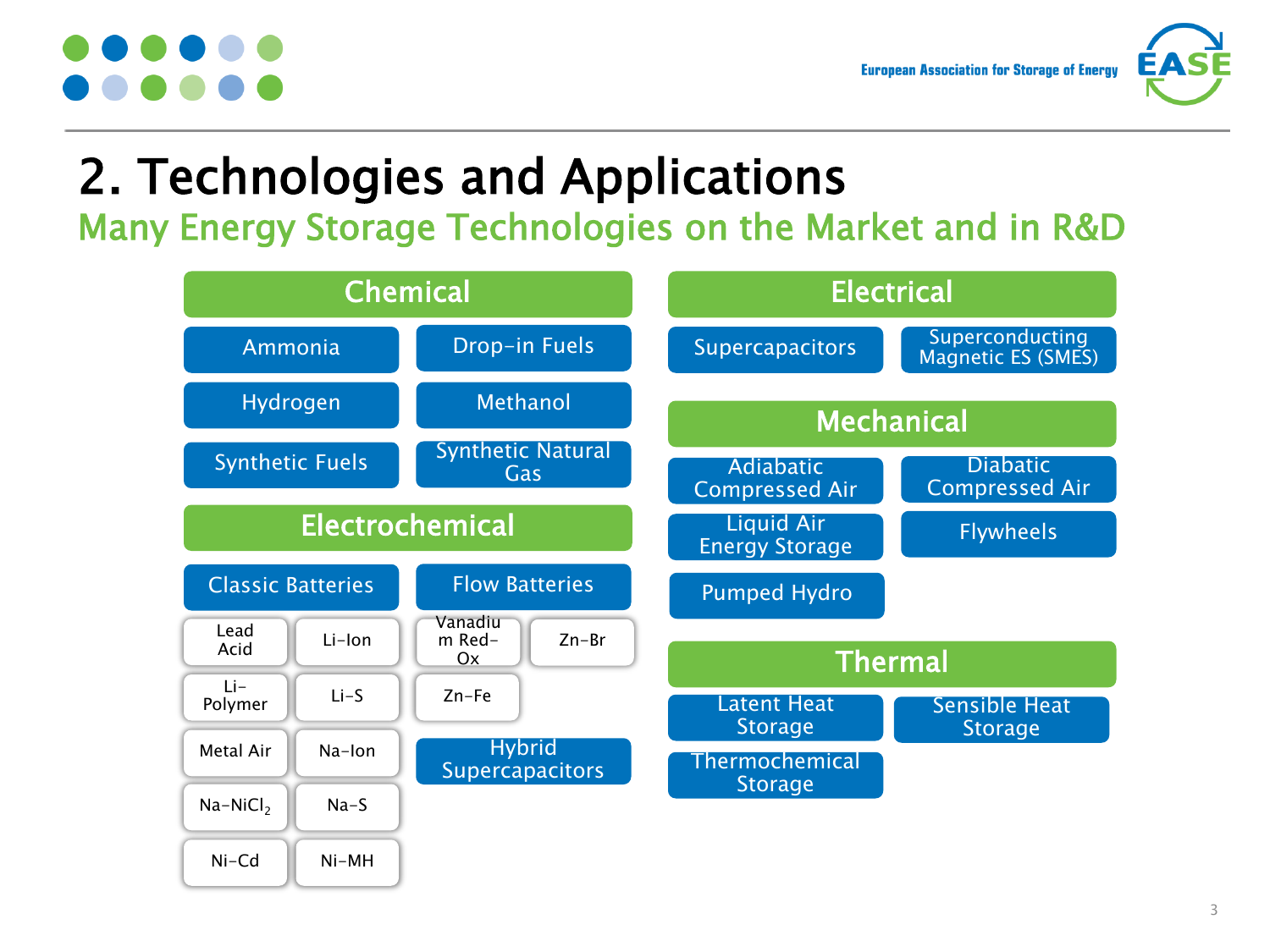

### 3. Energy Storage in the Network Codes EASE Views

- As storage deployment increases, there is a need to include storage provisions in the network codes in order to clarify processes and requirements for developers and facilitate work of TSOs
- The requirements should cover not only battery storage but also other mature storage technologies. They should not be unduly restrictive. The unique characteristics and benefits of storage should be considered
	- $\rightarrow$  We propose convening an 'ad-hoc stakeholder group' on storage to further investigate this topic

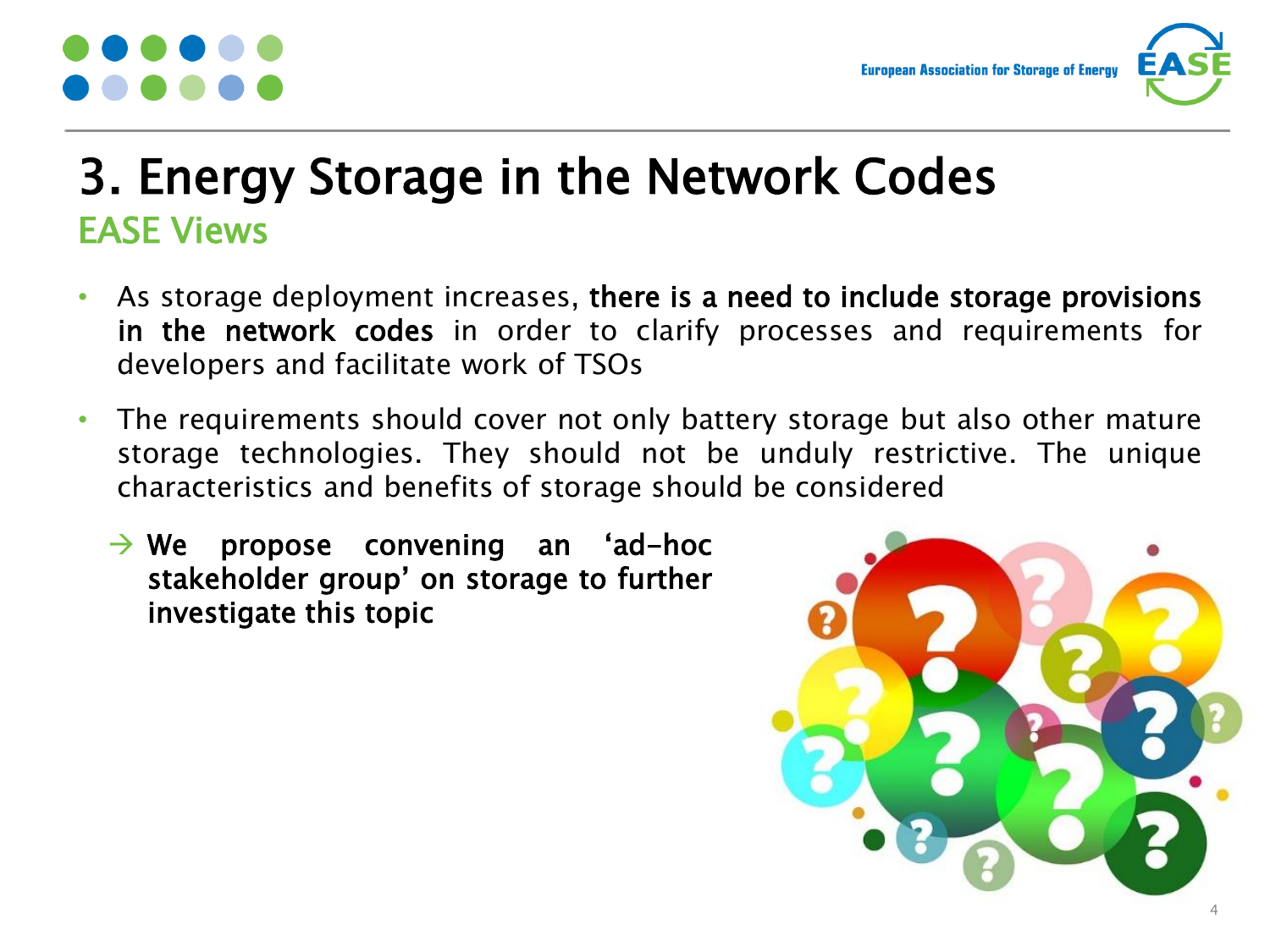

### 3. Energy Storage in the Network Codes Points/Questions to Consider by Stakeholder Group

- First questions to address:
	- $\checkmark$  Does it make sense to include storage in RfG (and, consequently, in DCC)?
	- $\checkmark$  If there is a new network code specifically for storage, should PHS be moved to this new code?
- Then, we need to define:
	- $\checkmark$  Which energy storage technologies to be covered? How to deal with the challenge of incorporating so many diverse technologies?
	- $\checkmark$  How can the technologies be grouped? By technology, by export mechanism, interface mechanism, by capacity thresholds,…? What about hybrid storage systems?
	- $\checkmark$  How to differentiate between storage alone, storage integrated with RES, storage on generation site,…?
	- $\checkmark$  Which MS have specific requirements for storage devices already? What lessons learned?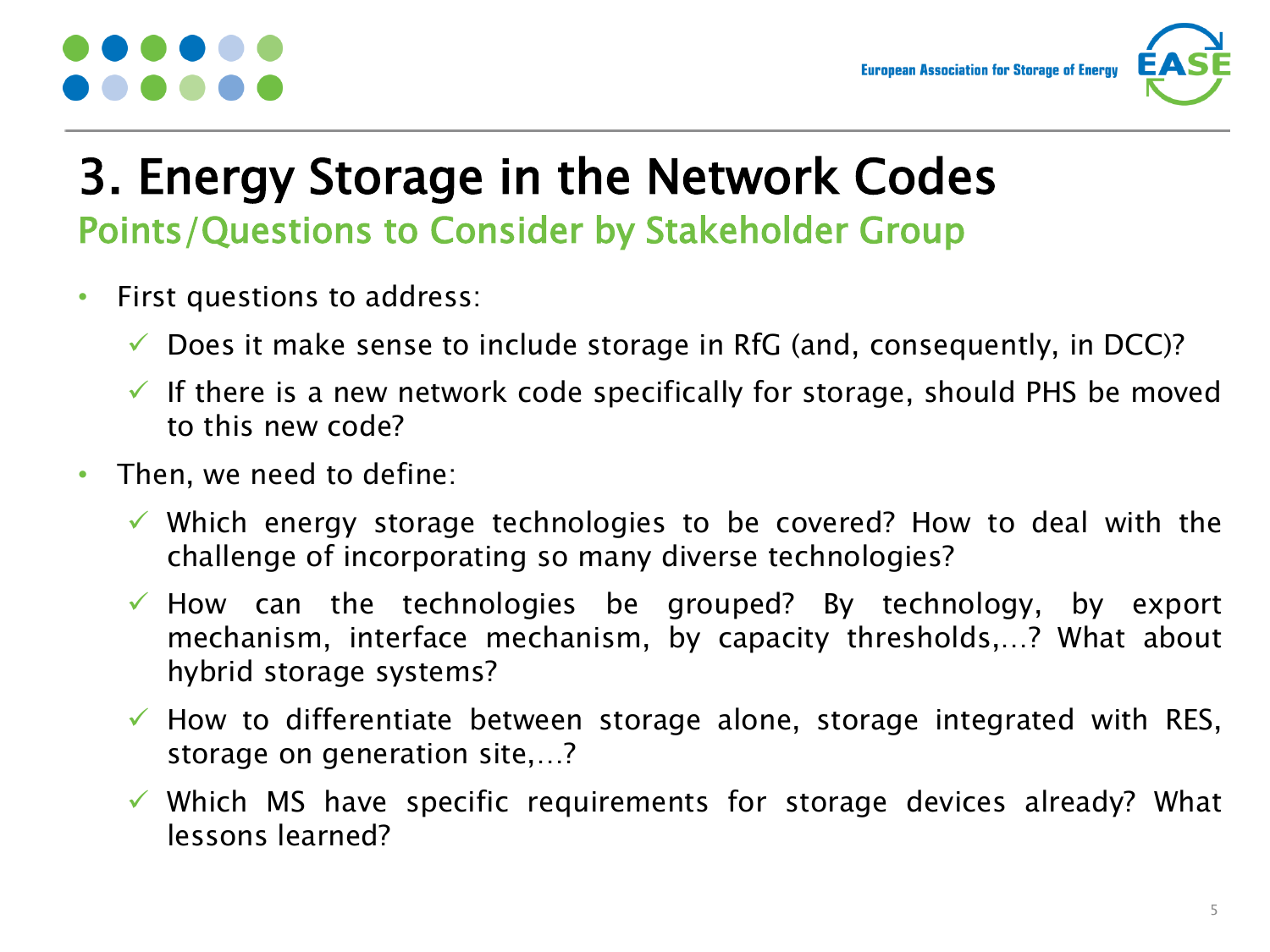



## Thank you for your attention!

### EASE – European Association for Storage of Energy Avenue Adolphe Lacomblé 59/8 | BE - 1030 Brussels Tel: +32 2 743 29 82 Twitter: [@EASE\\_ES](https://twitter.com/EASE_ES) [info@ease-storage.eu](mailto:info@ease-storage.eu) [www.ease-storage.eu](http://www.ease-storage.eu/)